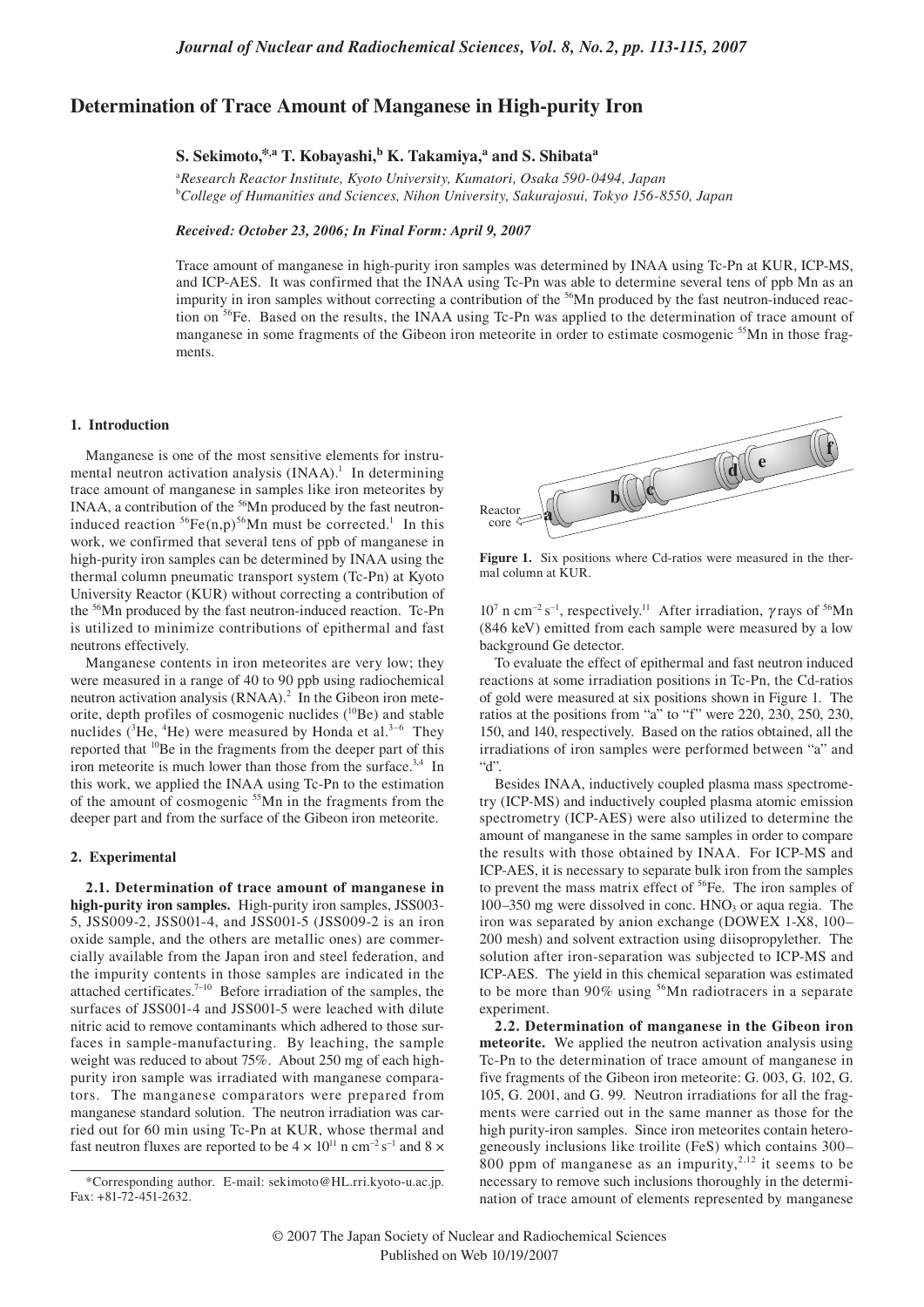## **TABLE 1: Result of Mn content**

| Sample             | INA A              | <b>ICP-MS</b>      | <b>ICP-AES</b>     | Certified Value                 |
|--------------------|--------------------|--------------------|--------------------|---------------------------------|
| $JSS003-5$ (metal) | $25.5 \pm 0.3$ ppm | $25.2 \pm 0.6$ ppm | $25.1 \pm 0.1$ ppm | $27 \pm 1$ ppm <sup>a</sup>     |
| $JSS009-2$ (oxide) | $750 \pm 15$ ppb   | $884 \pm 30$ ppb   | $830 \pm 8$ ppb    | $\leq$ 2 ppm <sup>b</sup>       |
| $JSS001-4$ (metal) | $26 \pm 2$ ppb     | $65 \pm 3$ ppb     | e                  | $30.6 \pm 5.5$ ppb <sup>c</sup> |
| $JSS001-5$ (metal) | $25 \pm 1$ ppb     |                    | e                  | $30 \pm 10$ ppb <sup>d</sup>    |

<sup>a</sup>Reference 7. <sup>*b*</sup>Reference 8. <sup>*c*</sup>Reference 1. <sup>*d*</sup>Reference 10. *<sup><i>c*</sup>See text of sec. 3.1.

|  | TABLE 2: Mn concentrations in five fragments of the Gibeon iron meteorite |
|--|---------------------------------------------------------------------------|
|--|---------------------------------------------------------------------------|

| Sample  | Surface-leaching<br>after NAA / times | Weight $/g$ | Mn concentration / ppb | <sup>10</sup> Be content / dpm $kg^{-1}$ |
|---------|---------------------------------------|-------------|------------------------|------------------------------------------|
| G. 003  | $\Omega$                              | 0.4239      | $507 \pm 45$           |                                          |
| G. 003  |                                       | 0.3993      | $330 \pm 33$           | $0.00007^a$                              |
| G. 003  | 2                                     | 0.3826      | $333 \pm 44$           |                                          |
| G. 102  | $\Omega$                              | 0.1772      | $101 \pm 15$           | $0.00016^a$                              |
| G. 102  |                                       | 0.1597      | $82 \pm 21$            |                                          |
| G. 105  | $\Omega$                              | 0.2490      | $401 \pm 36$           | $0.0005^b$                               |
| G. 105  |                                       | 0.2340      | $414 \pm 43$           |                                          |
| G. 2001 | $\Omega$                              | 0.2518      | $645 \pm 34$           | $0.49^{b}$                               |
| G.99    | $\Omega$                              | 0.1239      | $154 \pm 14$           | $1.17^a$                                 |
| $G.99*$ | $\Omega$                              | 0.1159      | $942 \pm 28$           |                                          |

*a* Reference 6. *<sup>b</sup>* Reference 13.

in iron meteorites.<sup>2</sup> In this work, to investigate the effect of the inclusions, the fragments of G. 003, G. 102, and G. 105 were leached with acid after neutron irradiations. G. 102 and G. 105 were leached once ultrasonically with  $1.5$  N HNO<sub>3</sub> for 2 min, and G. 003 twice.

### **3. Results and Discussion**

**3.1. High-purity iron samples.** The contents of manganese in the high-purity iron samples measured by INAA, ICP-MS, and ICP-AES are listed in Table 1. The certified values of manganese contents in these samples are also included. The INAA results agreed with the certified values for all the samples within experimental uncertainties, indicating that the contribution of the 56Mn produced by fast neutrons was negligibly small in this irradiation condition. The contribution of the fast neutron induced reaction was estimated to be <1 ppb Mn in JSS001-4 and <5 ppb in JSS001-5 by subtracting the certified values from the INAA results.

The results from ICP-MS and ICP-AES were consistent with the certified values for JSS003-5 and JSS009-2, while for JSS001-4 and JSS001-5, which have only 0.03 ppm Mn, we could not obtain the results consistent with the certified values. The contamination in the chemical treatment seemed to affect the determination of trace amount of manganese.

Consequently, it was confirmed that the INAA using Tc-Pn can determine trace amount of manganese in high-purity iron samples more exactly and easily than the other methods. Therefore, the INAA using Tc-Pn was applied to the determination of manganese in the iron meteorite.

**3.2. Cosmogenic 55Mn in the Gibeon iron meteorite.** The manganese contents in five fragments of the Gibeon iron meteorite determined by NAA are summarized in Table 2, which includes the results of some fragments leached once or twice after neutron irradiation. Cosmogenic <sup>10</sup>Be in these fragments measured by Honda et al.<sup>3,4,6,13</sup> are also indicated in Table 2. It is expected that the Gibeon fragments with lower  $^{10}$ Be content tend to be less exposed by cosmic rays and to have lower cos-

mogenic  $55$ Mn. However, the Gibeon fragments with lower <sup>10</sup>Be do not always have lower manganese contents as indicated in Table 2. G. 003 with the lowest <sup>10</sup>Be has higher <sup>55</sup>Mn content than G. 102, while G. 99 with the highest  $^{10}$ Be has lower  $^{55}$ Mn than G. 003 and G. 105. The observed trend of manganese contents in these fragments can be probably explained by the inclusions contained in the Gibeon iron meteorite. It seems that the manganese content measured in each fragment is affected by relatively high contents of manganese in troilite.

Among three fragments leached after irradiation, only the manganese content of G. 003 was reduced by 30% after onetime leaching, indicating that the leaching removed troilite. Both G. 99 and G. 99\* were cut off from different parts of the same fragment. The difference in manganese contents between two parts can also be explained by the troilite included heterogeneously in the fragment. For the determination of cosmogenic 55Mn in the Gibeon fragments, it is required to remove inclusions completely.

### **4. Conclusion**

Trace amount of manganese as an impurity in four kinds of high-purity iron samples was determined by three analytical methods. About 30 ppb Mn in the iron samples could be determined by INAA using Tc-Pn at KUR without correcting a contribution of the 56Mn produced by the fast neutron-induced reaction. Neutron activation analysis using Tc-Pn was applied to the determination of <sup>55</sup>Mn in five fragments of the Gibeon iron meteorite. From the measurements for those fragments with surface-leaching, it was found that manganese derived from the troililte inclusions interfered in the estimation of cosmogenic 55Mn in the Gibeon fragments. The complete removal of such inclusions will lead to estimation of cosmogenic <sup>55</sup>Mn in the Gibeon iron meteorite.

**Acknowledgement.** We are grateful to Prof. M. Honda, the University of Tokyo, for his suggestion of this work and for supplying the Gibeon iron meteorite, to Prof. K. Tomura,